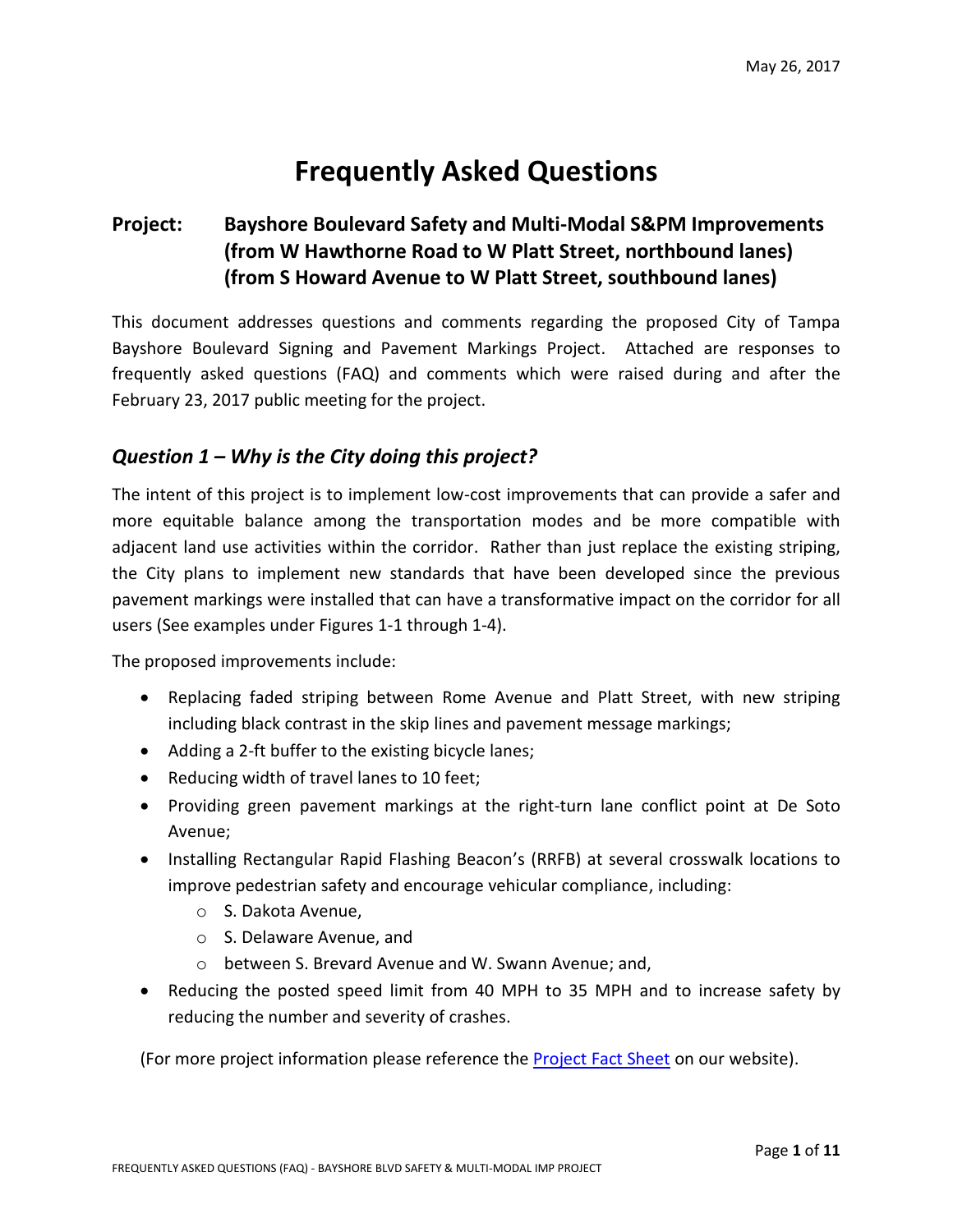

**Figure 1-4**

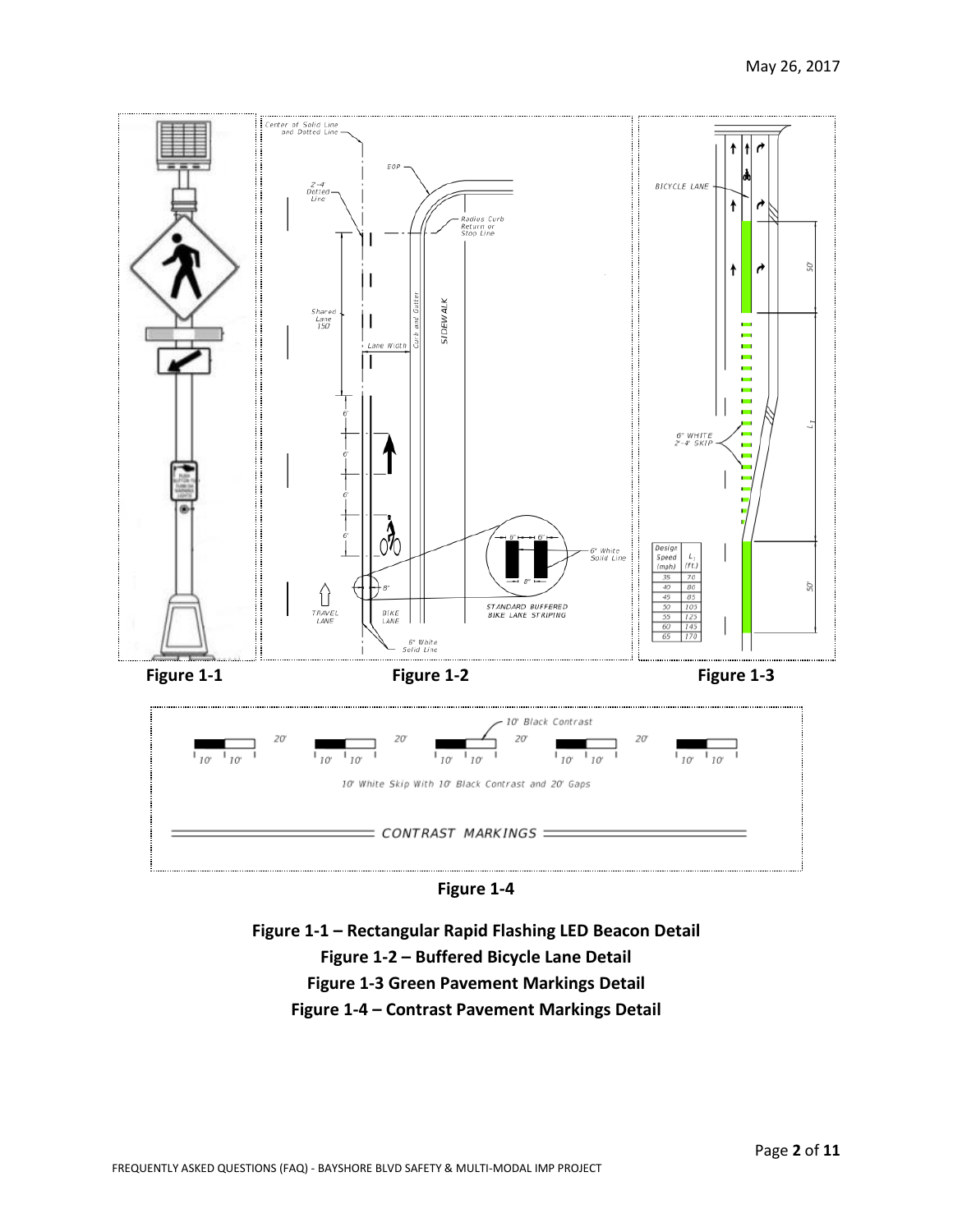#### *Question 2 – What is the timeline regarding these proposed changes?*

The City anticipates project implementation to begin in late Summer/Fall 2018, depending on completion of the Bayshore Boulevard Enhancements Phase III project.

### *Question 3 – Will the Bayshore Boulevard southbound bicycle lane be completed first?*

Yes. The extension of the southbound bicycle lane from Howard Ave to Hawthorne Road will be constructed first under our Bayshore Boulevard Enhancements Phase III project. Construction of this federally-funded project is scheduled to commence in September 2017 and be completed by summer 2018. After completion of the Phase 3 project, the City will then begin the signing and pavement marking project for the remainder of the corridor. For more information on the Bayshore Boulevard Enhancements Phase III Project please visit the project [webpage.](https://www.tampagov.net/transportation/transportation_engineering/capital_projects/projects/bayshore_ph3)

### *Question 4 – Is it possible to add a bike path or trail within the grass median area or widening of the existing sidewalk?*

Adding a multi-use path or trail in the grassed median area would introduce additional conflict points at each median opening between motorized vehicles and bicyclists. A path in the median would also generate conflicts with irrigation system, trees, and lighting. The planninglevel cost estimate for construction of a multi-use path or trail in the median would be approximately \$1,500,000.

Widening of the existing sidewalk is a viable long-term option. The cost estimate for constructing a widened sidewalk would be approximately \$700,000 and is currently beyond the scope of this project.

# *Questions 5 – Can the City install more street lights along Bayshore Boulevard or at least make the corridor more lighted at night and provide pedestrian level lighting at the crosswalks?*

The City is currently coordinating with TECO on a lighting infrastructure improvements project for this corridor. The project will include replacing the equipment to improve reliability, replacing light poles and adding decorative bases, converting the existing fixtures to LED and increasing illumination at the existing crosswalks.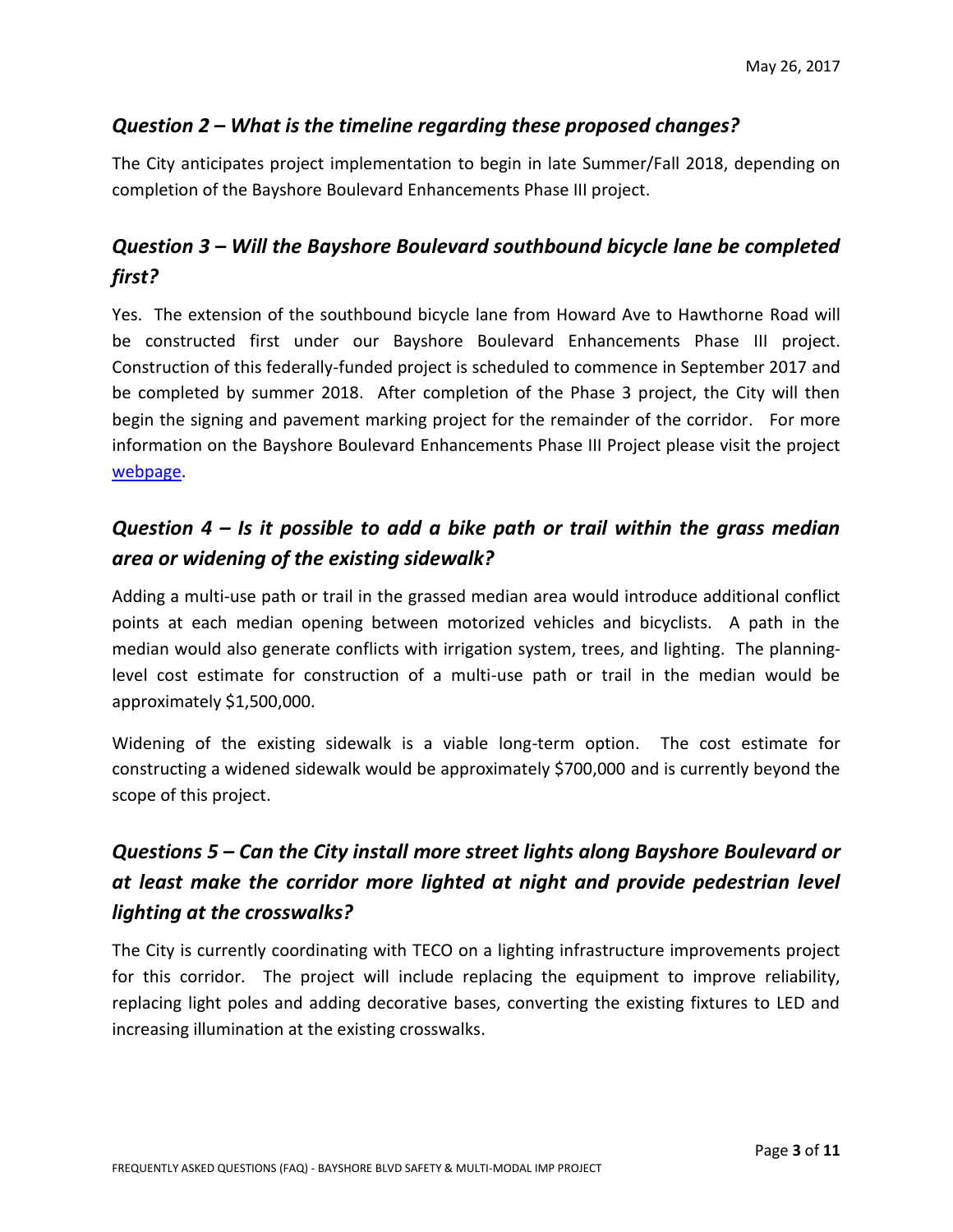# *Question 6 – Can rumble strips be placed on or within the buffer zone adjacent to the bike lane?*

The Florida Department of Transportation (FDOT) uses three types of longitudinal rumble strips – (1) Ground-in rumble strip; (2) Raised Audible Pavement Marking; and (3) Rumble Stripe. Rumble strips are an effective countermeasure to prevent roadway departure crashes by providing an audible warning and a physical vibration to alert drivers that they are crossing into opposing traffic or leaving a lane. The purpose of these products is to reduce lane departure crashes on limited access and rural two-lane roadways. *Rumble strips along Bayshore Boulevard would be challenging due to the amount of noise that would be generated within the residential corridor by vehicle tires hitting rumble strips. Rumble strips would also be extremely difficult and unsafe for bicyclist due to their raised or grooved patterns.* The City is considering adding raised pavement markings (RPM's) at 40-foot intervals along the outside buffer stripe as a low-cost solution.

# *Question 7 – Could a concrete or physical barrier be added for greater protection for cyclists instead of a striped buffer?*

Although a physical separator would provide a greater level of safety for cyclists, it is currently beyond the scope of this project. Additionally, an physical separator would make it difficult to perform roadway maintenance in the bicycle lane, such as street sweeping, due to the narrow 5-foot pavement width remaining. The striped buffer has been proven to be effective in improving safety for cyclists by creating more separation between vehicles and bicyclists. The City is considering adding raised pavement markings (RPM's) at 40-foot intervals along the outside buffer stripe as a low-cost solution.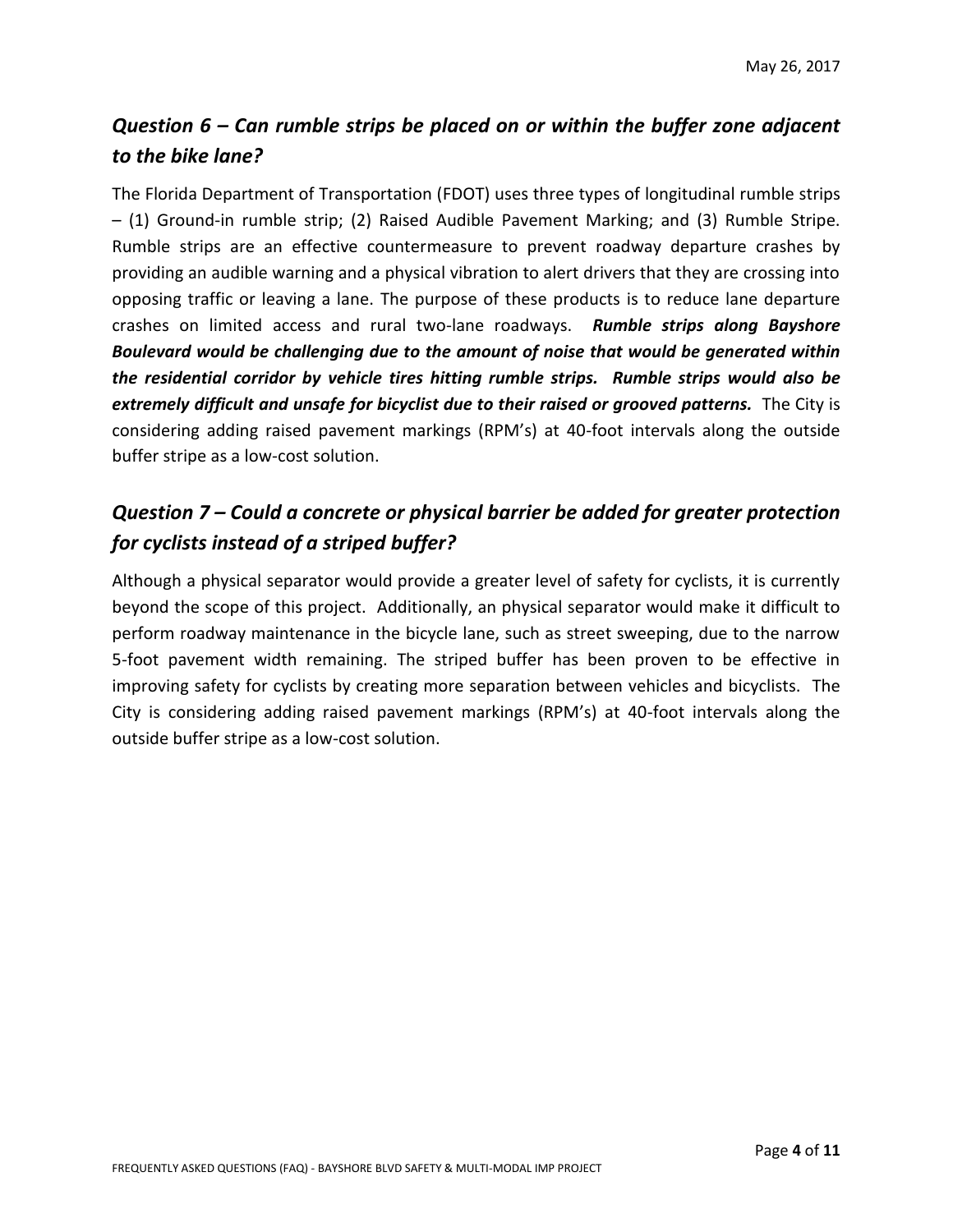### *Question 8 – Will reducing travel lane widths and lowering the speed limit impact traffic flow and capacity or increase congestion?*

*A reduction in lane widths is anticipated to have a corresponding reduction in free-flow travel speed; however, since no travel lanes will be eliminated, the overall capacity of the corridor, (which is determined by number of lanes, the saturation flow rate per lane, and the signalized intersection cycle lengths), should not be impacted.* 

The Florida Department of Transportation 2007 "Conserve by Bike Program Study" indicates: *"so long as all other geometric and traffic signalization conditions remain constant, there is no measurable decrease in urban street capacity when through lane widths are narrowed from 12 feet to 10 feet."* The same motor vehicle traffic volume will continue to be accommodated within the corridor. A reduction in speed from 40 mph to 35 mph would increase the travel time through the entire 4.5-mile length of the corridor by less than one minute. The significant reduction in pedestrian fatality risk from a 5-mph reduction in speed more than offsets the minor increase in travel time.

Several roads in the City have reduced lane widths of 10 feet with no adverse effects including:

- $\bullet$  7<sup>th</sup> Avenue
- 
- 
- Commerce Park Boulevard Plant Avenue
- W. Davis Boulevard Platt Street
- Florida Avenue Swann Avenue
- 
- Lake Avenue **Canadian Careet**
- th Avenue MacDill Avenue
- N/S Boulevard Osborne Avenue
- Cass Street **Cass Street Palm Avenue** 
	-
	-
	-
- Hyde Park Avenue Tampa Palms Boulevard
	-

Following figures are of N. Boulevard and Swann Avenue that have 10-foot travel lanes with adjacent bicycle lanes.





Figure 6-1 N. Boulevard **Figure 6-2 Swann Avenue**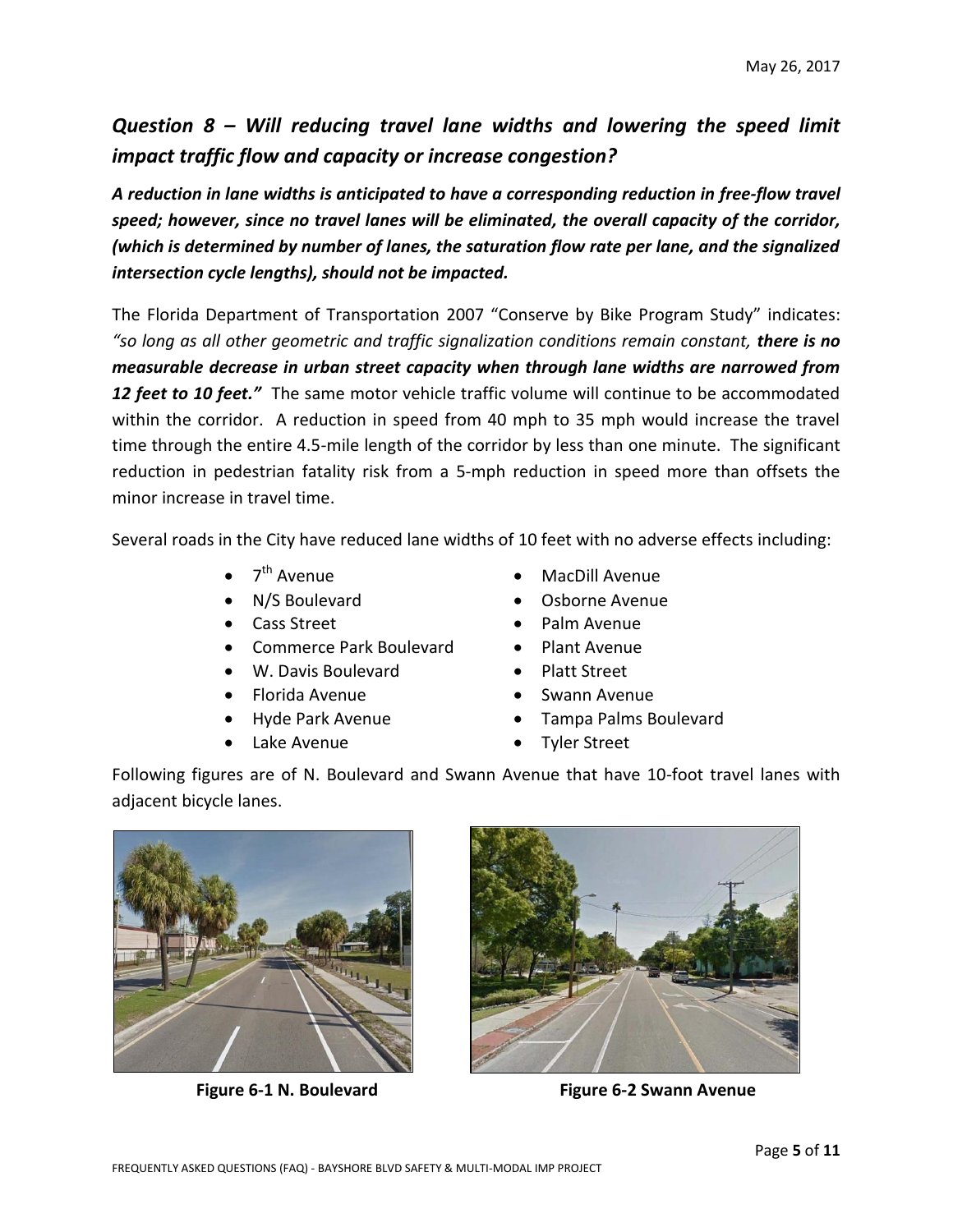# *Question 9 – Will narrowing the vehicle travel lanes negatively affect safety or increase accidents?*

The Federal Highway Administration (FHWA) has indicated that narrower lane widths may be chosen to manage speed and shorten crossing distances for pedestrians. Narrowing lanes has been demonstrated to reduce driving speeds and improve safety for all modes of travel. When lanes are wider cars move faster under free-flow conditions and pedestrians are required to walk longer distances at crosswalks which combined increase risk of incidents. Lower vehicle speeds decrease both the likelihood of a pedestrian being struck by a car and the severity of injury. The risk of fatality for pedestrians struck by vehicles decreases rapidly as the speed of the impact decreases.

Per FHWA, speed is a primary consideration when evaluating potential adverse impacts of lane width on safety for high-speed highways such as freeways and for rural two-lane highways; however, in a reduced-speed urban environment, the risk of lane-departure crashes is less. For those facilities, the design objective is often how to best distribute limited cross-sectional width to maximize safety for a wide variety of roadway users. Lane widths may be adjusted to incorporate other cross-sectional elements such as bike lanes. The adopted ranges for lane width in the urban, low-speed environment normally provide adequate flexibility to achieve a desirable urban cross section. At the proposed posted speeds, the 10-ft lanes should also be able to accommodate larger vehicles with low incident rates of off-tracking/encroachments onto adjacent lanes.

The Transportation Research Board's National Cooperative Highway Research Program NCHRP Report 330 "Effective Utilization of Street Width on Urban Arterials," concluded, *"All projects evaluated during the study that consisted exclusively of lane widths of 10 feet or more resulted in accident rates that were either reduced or unchanged."*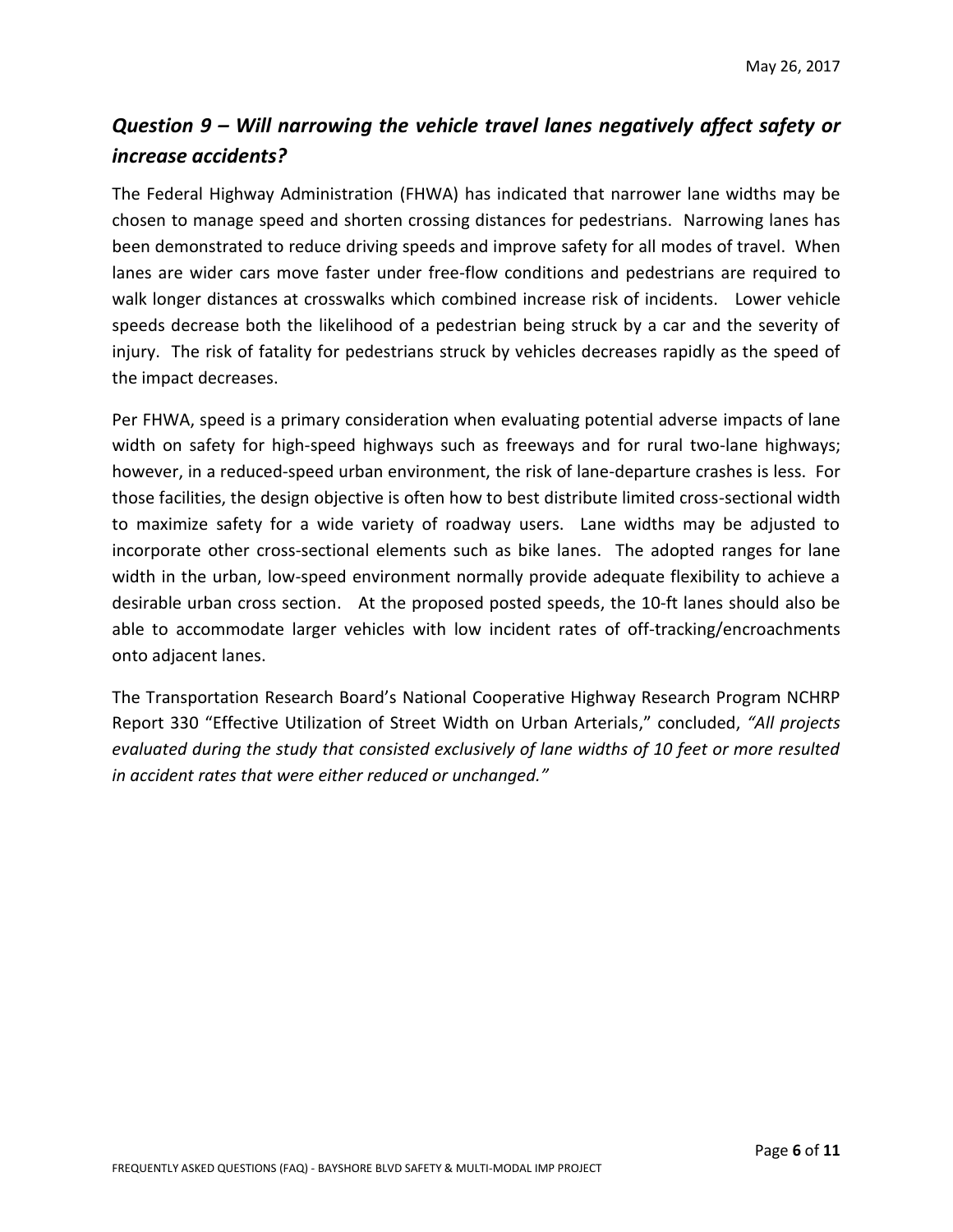### *Question 10 – Will the Rectangular Rapid Flashing Beacons (RRFB) for crosswalks increase traffic and congestion?*

The proposed locations for the RRFB's are primarily at existing crosswalk locations that already have high pedestrian and cyclist counts within the corridor. The main purpose of the RRFB's is to improve pedestrian and cyclist safety and mobility by increasing driver yielding behavior. The RRFB is a pedestrian-activated warning device that consists of yellow LED rectangular flashing lights that draw attention to the crossing and provides information to approaching traffic that a bicyclist or pedestrian intends to cross the street. Once the RRFB is activated, the rectangular-shaped beacons will begin to flash in an alternating pattern. The approximate time for a pedestrian to cross one direction of traffic on Bayshore Blvd will be approximately 10 seconds. When the RRFB is not activated, there is no vehicle wait time.

RRFB's are more effective than standard signing and pavement markings alone and enhance safety by increasing driver awareness of pedestrians and bicyclists who want to cross the travel lanes at a crosswalk. By State Law FS 316.130 (7)(b): *"The driver of a vehicle at any crosswalk where signage so indicates shall stop and remain stopped to allow a pedestrian to cross a roadway when the pedestrian is in the crosswalk or steps into the crosswalk and is upon the half of the roadway upon which the vehicle is traveling or when the pedestrian is approaching so closely from the opposite half of the roadway as to be in danger."*

Since receiving approval from FHWA in December 2014, the City has been incrementally installing RRFB's at various locations throughout the City. Following are locations where RRBF's are currently in operation within City limits:

- $\bullet$  E Busch Boulevard and N 12<sup>th</sup> Street
- W Cypress St between N Grady Avenue and N Clark Avenue
- Davis Boulevard between Adalia Avenue and Aegean Avenue
- W Dr. Martin Luther King, Jr. Blvd between N MacDill Avenue and N Gomez Avenue
- $\bullet$  E Kennedy Boulevard and N 11<sup>th</sup> Street
- E Palm Avenue between N Lamar Avenue and N Taliaferro Avenue
- $\bullet$  E Palm Avenue and N 14<sup>th</sup> Street
- E Palm Avenue and N  $17<sup>th</sup>$  Street
- $\bullet$  E Palm Avenue and N 19<sup>th</sup> Street

RRFB's along Bayshore Boulevard will be a significant change to the corridor, which will require various levels of behavioral changes from motorists, pedestrian and bicyclists alike. The Transportation Division will schedule a second public meeting as well as provide public outreach and educational campaign in close coordination with Tampa Police Department prior to installation of RRFB's and other changes within the corridor.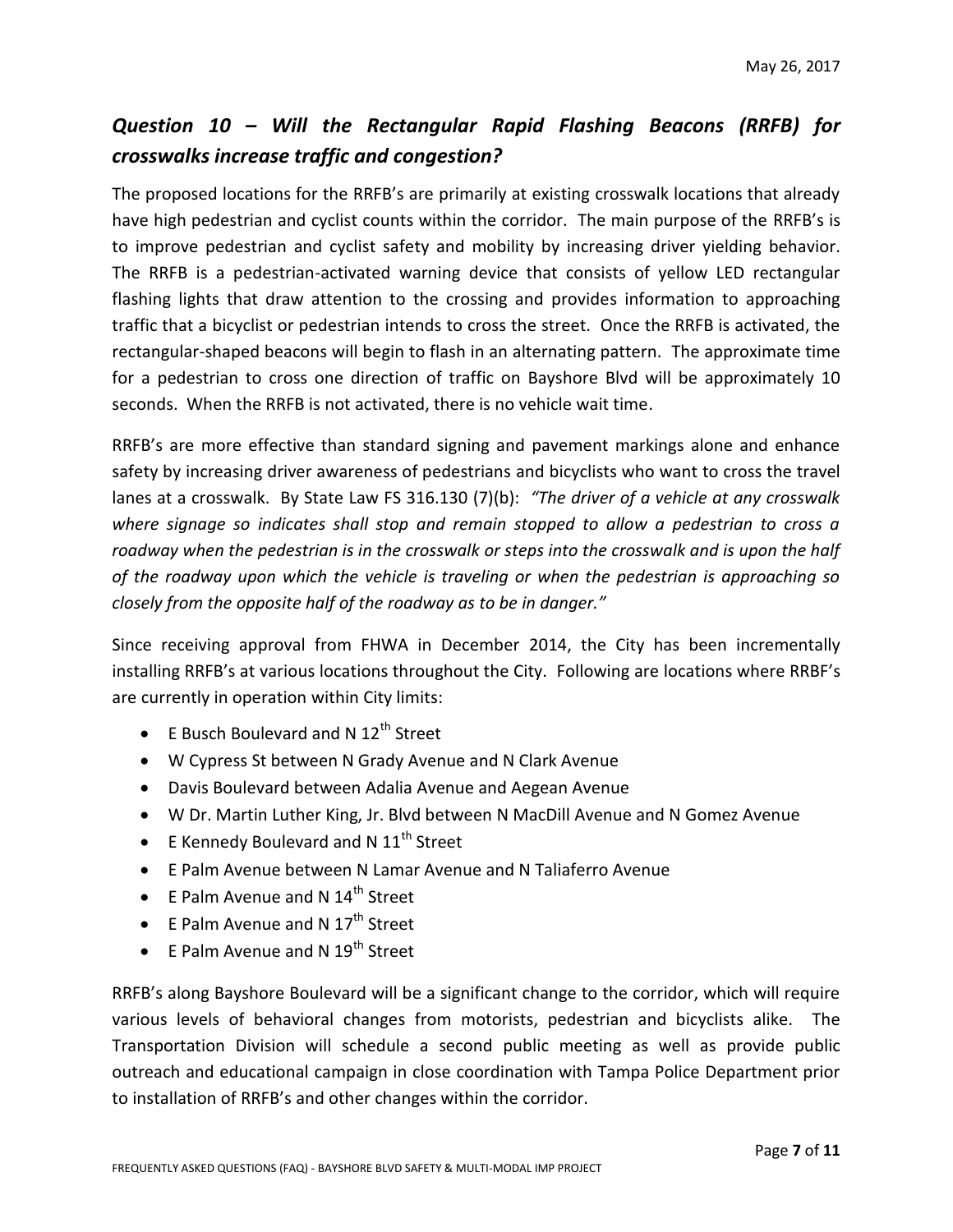

**Figure 10-1 - E Palm Avenue and N 17th Street – Pedestrian using RRFB at mid-block crosswalk**



**Figures 10-2 & 3 - RRFB's in stationary mode and flash mode**

For more information regarding RRFB's please visit the following sites:

- [How to Use an RRFB \(FDOT\) \(www.alerttodayflorida.com\)](http://www.alerttodayflorida.com/Print%20Materials/RRFB%20Tip%20Card/FINAL_RRFB%20Tip%20Card_060316_w.pdf)
- [RRFB Brochure \(FDOT\) \(www.alerttodayflorida.com\)](http://www.alerttodayflorida.com/Print%20Materials/RRFB/RRFB%20Brochure_English.pdf)
- [RRFB Summary \(USDOT/FHWA\)](https://safety.fhwa.dot.gov/intersection/conventional/unsignalized/tech_sum/fhwasa09009/fhwasa09009.pdf)
- **[Efficacy of Rectangular-shaped Rapid Flash LED Beacons \(MUTCD\)](https://mutcd.fhwa.dot.gov/resources/interim_approval/ia11/stpetersburgrpt/intro.htm)**
- RRFB Information [Pedestrian and Bicycle Information Center \(PBIC\)](http://www.pedbikeinfo.org/data/library/details.cfm?id=4766)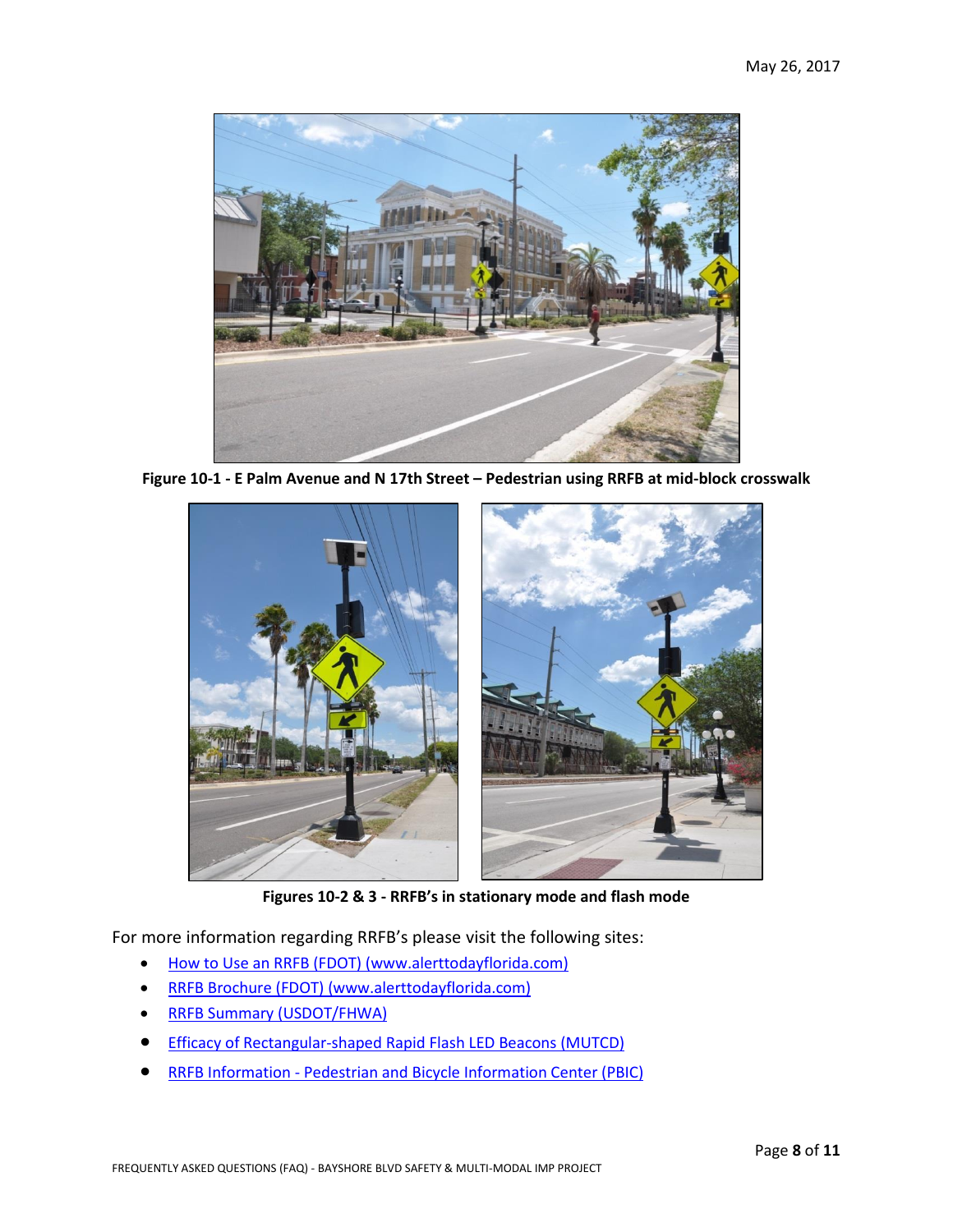# *Question 11 – Adding the RRFB's to crosswalks will add more parking on my street. How will the city address additional parking on local streets adjacent to Bayshore Boulevard?*

The proposed RRFB locations are at or near crosswalks where usage by large numbers of pedestrians and cyclists has been documented. The new RRFB controls are intended to improve the safety of these crossings for current pedestrians and cyclists. With the proposed number and spacing of these upgraded crosswalks, we expect the number of pedestrian and cyclist crossings to spread out rather evenly among these locations rather than concentrate at a single location. Likewise, we expect current parking demands and patterns to remain distributed throughout the area. The City will monitor these conditions after construction to ensure our improved pedestrian safety objective is accomplished without unintended impacts.

### *Question 12 – Can other locations be considered for marked crosswalks or additional crosswalk enhancements to address pedestrian safety?*

Additional locations recommended by the public for marked crosswalks or crosswalk enhancement such as at the Davis Islands Bridge ramps and location between Plant Avenue and Platt Street are being considered for implementation. At this time no additional RRFB's are being considered south of Rome Avenue under this project.

# *Question 13 – If the 40-mph speed limit is not enforced, how will you enforce the 35-mph speed limit?*

The speed limit is not being reduced arbitrarily, but rather in the context of the additional roadway modifications including reduction in lane widths and additional crosswalk and buffered bicycle lane improvements. The narrower lane widths and additional pedestrian and bicycle modifications will be implemented to encourage reduced speed for drivers and shorten crossing distances for pedestrians.

The Tampa Police Department (TPD) conducts selective traffic - speed enforcement based on requests made from the public. If the public feels this area requires ongoing speeding enforcement, anyone can report or request the posted limit be enforced by calling selective enforcement non-emergency unit at 813-231-6130, or visit: [Customer Service Center.](https://apps.tampagov.net/appl_customer_service_center/form.asp?strServiceID=331)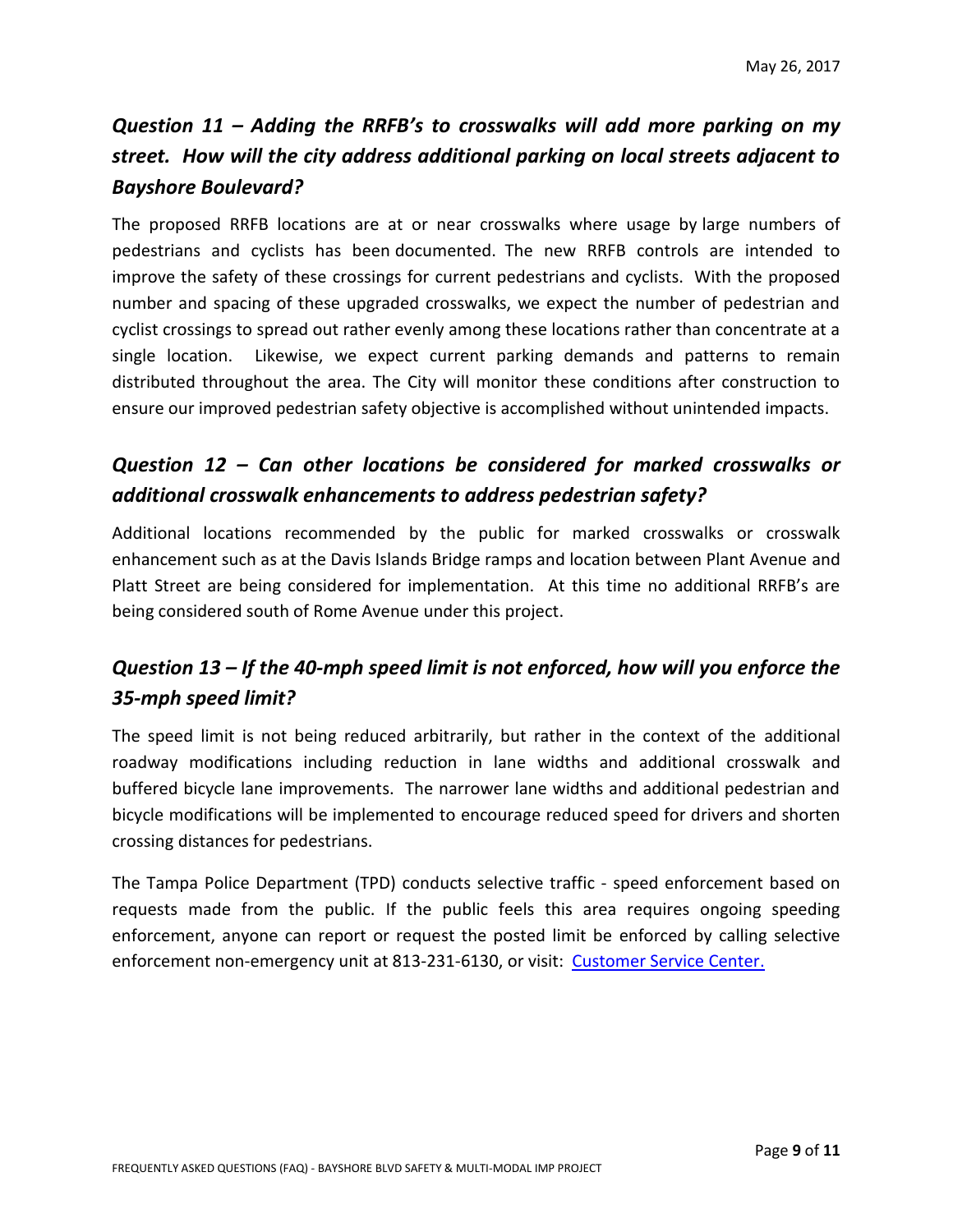#### *Question 14 – Can speed cameras be used to control speeding?*

The City does not have a speed camera program and cannot install cameras for one specific project. Additionally, In the State of Florida, there is no state law or city ordinance that permits speeding cameras to "control" speeding.

#### *Question 15 - Can the posted speed be reduced to 30-mph?*

The City prefers to reduce the initial posted speed at 5-mph increments. The City can conduct post-construction speed studies to evaluate if a further reduction in posted speed is warranted within the corridor.

#### *Question 16 – Have studies been completed to determine the number of vehicles using Bayshore Boulevard?*

The City of Tampa coordinates with the Hillsborough Metropolitan Planning Organization (MPO) for collection of traffic counts and Level of Service (LOS) reporting for major roadways within City limits. The Hillsborough MPO conducted road counts during 2014 and 2015. Bayshore Boulevard currently has the following Average Annual Daily Traffic (AADT) volumes in vehicles per day (vpd):

- 1. from Swann Avenue to Platt Street 30,700
- 2. from Bay to Bay Boulevard to Swann Avenue 32,500
- 3. from Gandy Boulevard to Bay to Bay Boulevard 26,000

The Level of Service (LOS) for the regulated roads is calculated using average daily volumes and capacities based on FDOT's recommended methodology. Currently, these segments are all operating at an AADT LOS "C" which is above the City of Tampa Comprehensive Plan Mobility Goals LOS "D" for City roadways.

# *Question 17 – Have studies been completed on the number of bicyclists and pedestrians that use the corridor and the number of accidents involving pedestrians and bicyclists?*

During 2016, the City of Tampa conducted a pedestrian and bicycle study for the segment of Bayshore Boulevard from Rome Avenue to Platt Street to identify current traffic conditions and evaluate the changes to improve pedestrian and bicycle safety while still accommodating existing traffic patterns. Results of the study can be found under Pedestrian Crossing Study [Final Report \(Oct 2016\)](https://www.tampagov.net/sites/default/files/transportation/files/dks_final_report_bayshore_pedestrian_crossings_october_14_2016.pdf) on our website. The City may collect additional pedestrian and bicycle data as part of this project, prior to finalizing the plans.